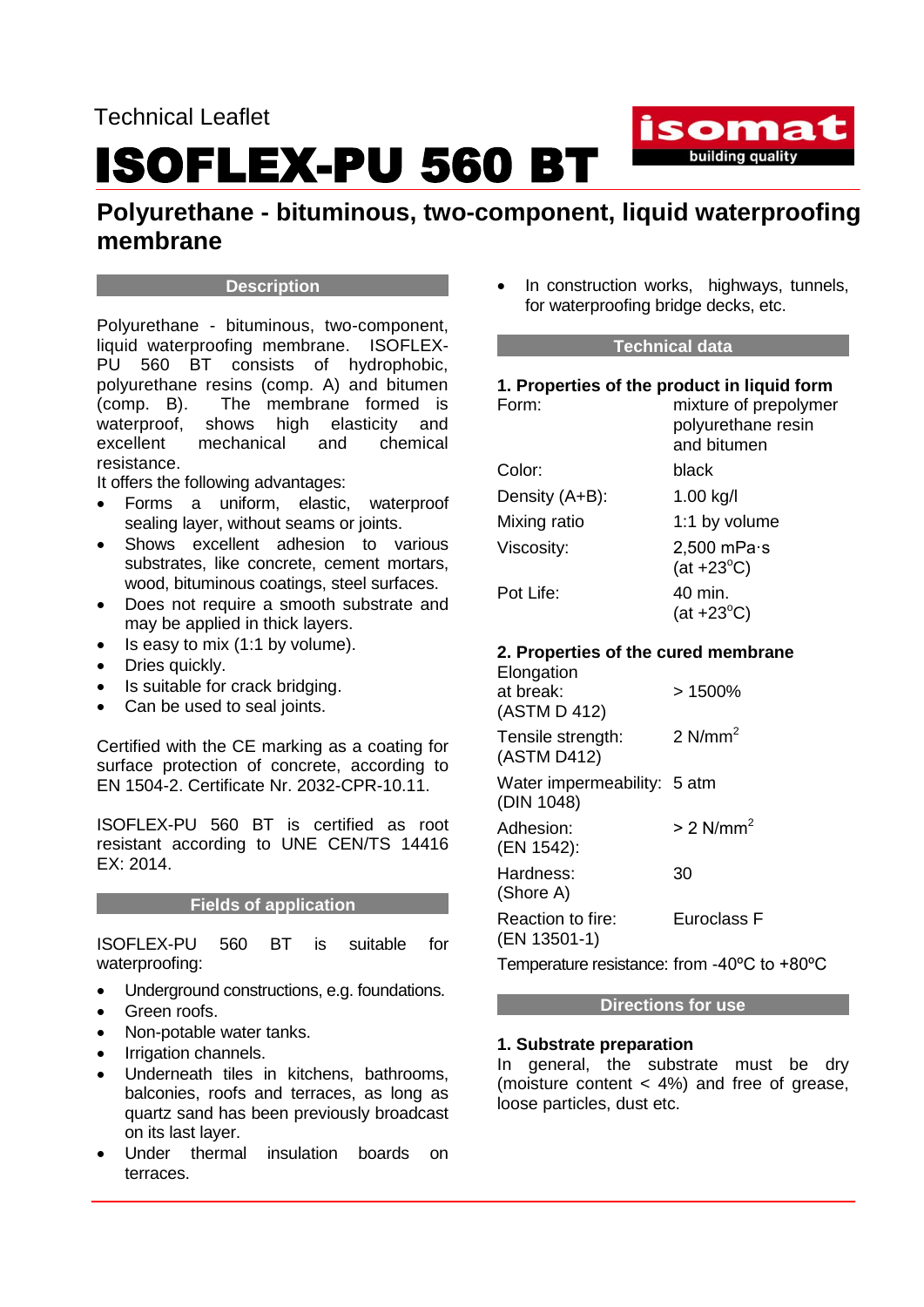ISOFLEX-PU 560  $\begin{bmatrix} 0 \\ 0 \end{bmatrix}$ 



#### 1.1 Concrete substrates

Any existing cavities in concrete should be repaired in advance.

Intense cracks on the substrate must be primed locally and after 2-3 hours (depending the weather conditions) must be sealed with the polyurethane sealants FLEX PU-30 S or FLEX PU-50 S.

Concrete and other porous surfaces should be treated with polyurethane primer PRIMER-PU 100, at a consumption of approx. 200-300  $g/m<sup>2</sup>$ .

Surfaces with moisture content > 4% should be primed with the special two component polyurethane primer PRIMER-PU 140, at a consumption of 100-200 g/m<sup>2</sup>.

#### 1.2 Smooth and non-absorptive substrates

Smooth and non-absorptive substrates, as well as bituminous membranes or old waterproofing layers, must be primed with the water-based epoxy primer EPOXYPRIMER 500, thinned with water up to 30% by weight. The product is applied by brush or roller in one coat.

Consumption:  $150-200$  g/m<sup>2</sup>.

Depending on the weather conditions, ISOFLEX-PU 560 BT is applied within 24-48 hours from priming, as soon as the moisture content falls below 4%.

#### 1.3 Metal surfaces

Metal surfaces should be:

- Dry and clean.
- Free of grease, loose particles, dust etc. that may hinder adhesion.
- Free of rust or corrosion that may hinder adhesion.

Prepared by brushing, rubbing, sandblasting etc. and then thoroughly cleaned from dust. After the preparation are primed with the EPOXYCOAT-AC anti-corrosive epoxy coating in 1 or 2 layers. EPOXYCOAT-AC is applied by roller, brush or spray. The second layer follows after the first has dried, but within 24 hours.

Consumption:  $150-200$  g/m<sup>2</sup>/layer.

Application of ISOFLEX-PU 560 BT should follow within the next 24-48 hours.

### **2. Application - Consumption**

Components A (polyurethane resin) and B (bitumen) are packed in different containers. Mix equal quantities of the two components into a clean container.

The two components are mixed for about 3 minutes with a low-speed mixer (300 rpm). It is important to stir the mixture thoroughly near the sides and bottom of the container.

#### a) Total waterproofing of the surface

ISOFLEX-PU 560 BT is applied with a brush, roller or trowel 2-3 hours after priming and while PRIMER-PU 100 is still tacky.

Consumption: approx.  $1.1 - 1.5$  I/m<sup>2</sup>, depending on the substrate.

#### b) Waterproofing under tiles

After applying ISOFLEX-PU 560 BT and while it is still fresh, quartz sand  $(\emptyset$  0.3-0.8 mm) must be broadcast. The quartz sand must be completely dry.

Consumption of quartz sand: approx.  $3 \text{ kg/m}^2$ . After ISOFLEX-PU 560 BT has hardened, any loose grains should be removed with a highsuction vacuum cleaner.

When installing ceramic tiles, it is recommended to use high-quality, polymermodified tile adhesives, like ISOMAT AK 22, ISOMAT AK 25, ISOMAT AK-ELASTIC, ISOMAT AK-MEGARAPID.

Tools should be cleaned with SM-16 special solvent, while ISOFLEX-PU 560 BT is still fresh.

**Packaging**

10 l (A+B) and 40 l (A+B) containers.